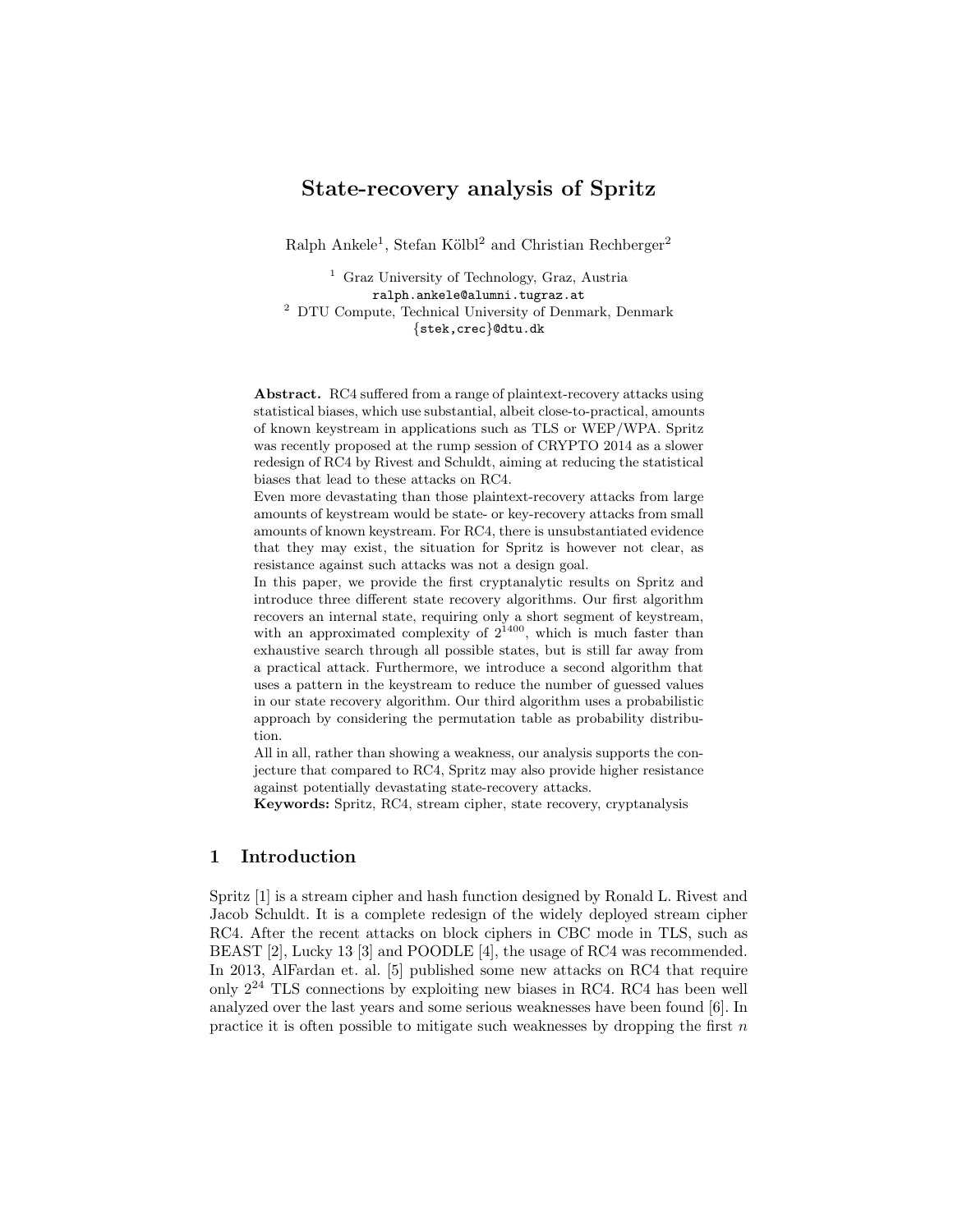bytes of the keystream. Nevertheless, the attacks on RC4 are getting very close to become practical and it is no longer recommended to use RC4. According to the community [7], some state organizations may have found a practical attack on RC4, which should further discourage the use of RC4 in any application. Recently, at CRYPTO 2014 (rump session), Ronald L. Rivest announced Spritz as a drop-in replacement of RC4.

The designers of Spritz claim their security bounds based on various statistical tests and extensive simulations, but did not publish a detailed security analysis in their proposal. In this paper, we want to amend this by providing the first cryptanalytic results on Spritz. If Spritz offers strong security bounds in various analyses, it could be used to replace RC4. Due to the big spectrum of applications and protocols in which RC4 is used, it is imperative though that a successor provides tight security bounds against all possible attack vectors.

Related Work. As Spritz was recently proposed as a drop-in replacement of RC4, no other cryptanalytic results are known to us.

There have been published some statistical weaknesses in the comparison between Spritz and VMPC-R [8]. Bartosz Zoltak [9], the designer of VMPC-R, published a statistical weakness in Spritz that shows a bias when observing the probability  $Pr(\text{output}(x) = \text{output}(x + 2))$  for a simplified version of Spritz, that can distinguish the Spritz output from a random oracle after observing  $2^{21.9}$ outputs.

Due to the different mode of operation and more complex structure of Spritz it is unclear to what extend previous state recovery attacks [10][11][12] on RC4 can be applied on Spritz. While those attacks typically have a very high complexity they might aid in comparing the security margins of RC4 and Spritz.

Contributions and Outline. In this paper, we provide the first results in the analysis of the recently announced stream cipher and hash function, Spritz. We first show some observations on Spritz like partial state rotations and that there exists a cycle in the keystream with length 6N, when no Swap is done. Using these observations, we implemented three different state recovery attacks on Spritz and compared our results with the state recovery on RC4. Spritz is significantly slower than RC4 ([1], Section 9, Performance analysis), and as it turns out also provides higher security against state recovery attacks than RC4 (see Table 1).

Our first state recovery algorithm uses a recursive backtracking algorithm and has a lower complexity than exhaustive search through all possible states. Furthermore, we provide two different state recovery algorithms, where the first one searches for a pattern in the keystream, which allows an adversary to easily recover values in the permutation according to the known register values in a short window. Our third algorithm uses a probabilistic approach by considering the permutation table as a probability distribution similar to the ideas proposed in [10].

The source code of our attacks is public available for independent verification [13].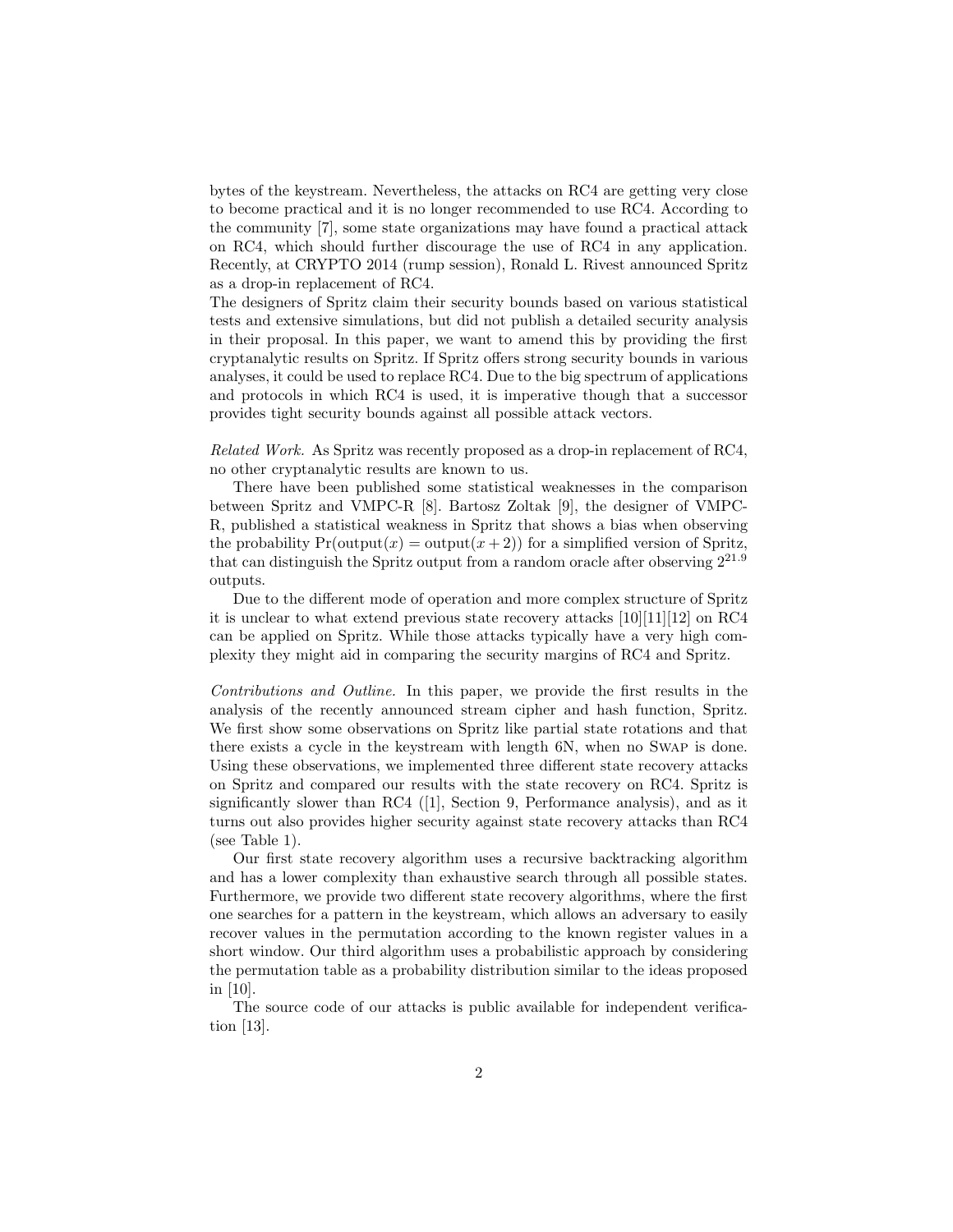The remainder of this paper is structured as follows. Section 2 gives a detailed description of Spritz, where its structure and properties are discussed. In Section 3 we give some general observations on Spritz. Our state recovery attacks are introduced in Section 4. We conclude in Section 5 and give an outlook of further improvements.

|        |                  | Complexity   |                |                  |
|--------|------------------|--------------|----------------|------------------|
| Cipher | Permutation size | Time         | Data           | Reference        |
| RC4    | 32               | $2^{53}$     | $2^{32}$       | $[10]$           |
| Spritz | 32               | $2^{99}$     | $2^{5}$        | <i>This work</i> |
| RC4    | 64               | $2^{132}$    | $2^{64}$       | [10]             |
| RC4    | 64               | $2^{60}$     | $2^{60}$       | $[11]$           |
| Spritz | 64               | $2^{249}$    | 2 <sup>6</sup> | This work        |
| RC4    | 128              | $2^{324}$    | $2^{128}$      | [10]             |
| RC4    | 128              | $2^{113}$    | $2^{112}$      | $[11]$           |
| Spritz | 128              | $2^{599}$    | $2^7$          | This work        |
| RC4    | 256              | 2779         | $2^{256}$      | $[10]$           |
| RC4    | 256              | $2^{241*}$   | $2^{240}$      | $[11]$           |
| RC4    | 256              | $262\dagger$ | $2^{211}$      | $[12]$           |
| Spritz | 256              | $2^{1400}$   | $2^8$          | <i>This work</i> |

Table 1: Comparison of state recovery attacks between RC4 and Spritz.

# 2 Description of Spritz

Spritz [1] was proposed as an improved variant of the stream cipher RC4 and follows a similar design strategy. However, the update procedure is more complex and it uses a sponge-like construction.

Spritz builds upon a permutation and a few pointers (i.e. 8-bit registers). The UPDATE function of Spritz is the result of extensive simulations and statistical analysis. The designers created the UPDATE function by trying all possible candidates, constrained to six registers and a permutation of size N, and chose the one with the best security properties. The parameters were retrieved using a computing cluster with approximately five months of computation time, according to the designers [1].

Spritz uses a permutation  $S = \{0, 1, \ldots, N-1\}$  with N elements. Additionally, it consists of six registers:  $i, j, k, z, w$  and a. Registers  $i, j$  and k are used as pointers to the permutation  $S$  in the UPDATE function. The value of register

<sup>?</sup> Under some realistic assumptions. See [11] Section 6. for details.

<sup>†</sup> With N/10 pre-assigned entries to the state recovery table. See [12] for details.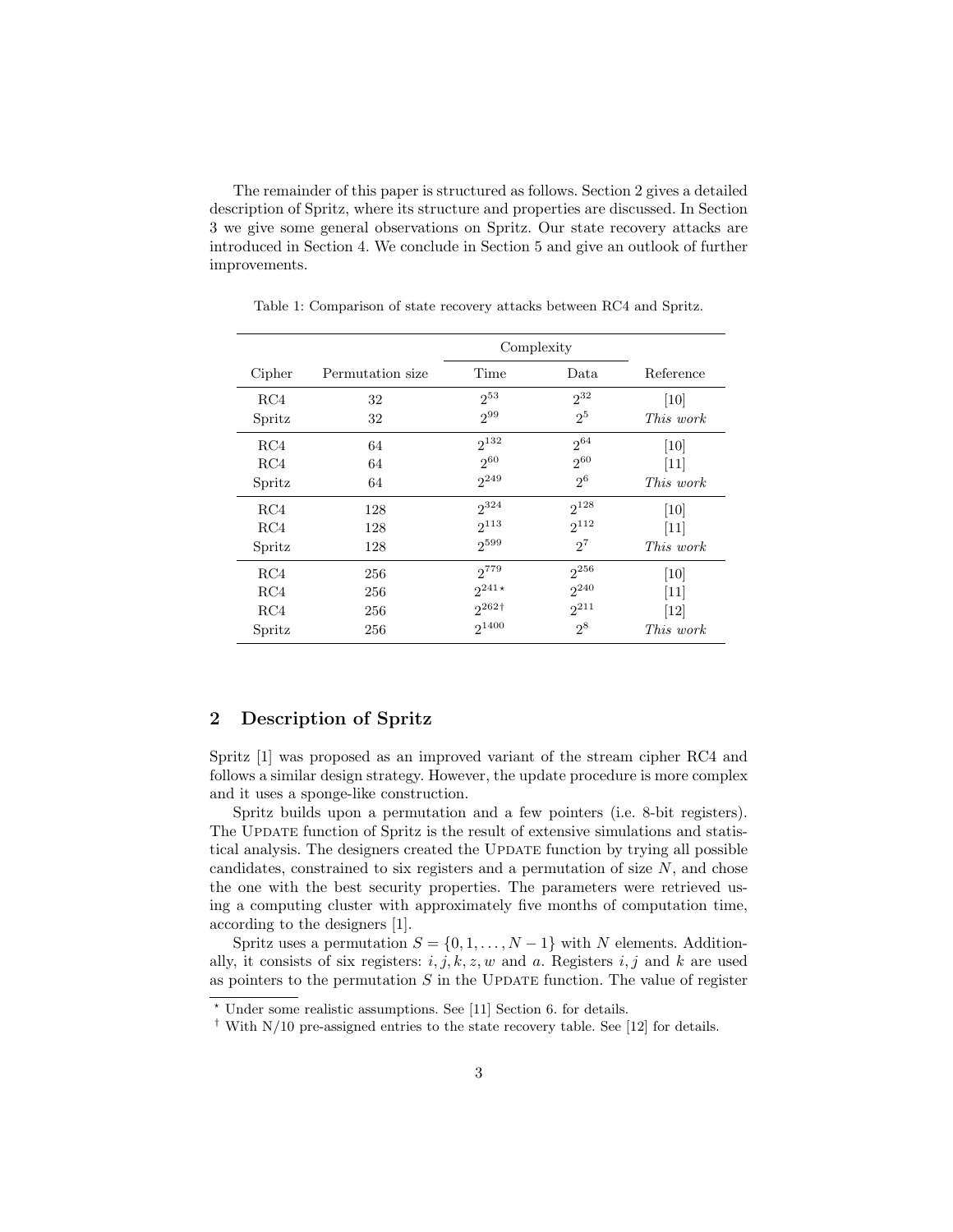w is always relatively prime to  $N$  and is used to update register i. Updating register  $i$  by addition of register  $w$  causes it to cycle through all values modulo N. Register a denotes the number of nibbles that have been absorbed. Register z stores the last generated value of the output keystream. The state of Spritz consists of the six registers and the permutation S. Spritz has a maximum of  $N! \cdot N^6 \approx 2^{1730}$  different states, for  $N = 256$ . The key in Spritz is an arbitrary length byte array  $K[0, \ldots, L-1]$  where L denotes the length of the key. The default values for  $L$  are 16 and 32, resulting in key sizes of 128 and 256 bits, respectively.

The key schedule in Spritz is done by the ABSORB function, which takes an arbitrary length input of N-values as key. Each value is split into two halfnibbles, where register a counts the number of absorbed nibbles. For more details about the Spritz functions we refer to the Spritz proposal [1] and additionally give a short overview in Appendix B.

To produce an output word  $z_t$  the state of Spritz is updated as follows:

$$
i_t = i_{t-1} + w \tag{1}
$$

$$
j_t = k_{t-1} + S_{t-1}[j_{t-1} + S_{t-1}[i_t]]
$$
\n
$$
k_t = i_t + k_{t-1} + S_{t-1}[i_t]
$$
\n(3)

$$
k_t = i_t + k_{t-1} + S_{t-1}[j_t]
$$
\n(3)

$$
S_t[i_t] = S_{t-1}[j_t], \ S_t[j_t] = S_{t-1}[i_t]
$$
\n<sup>(4)</sup>

$$
z_t = S_t[j_t + S_t[i_t + S_t[z_{t-1} + k_t]]]
$$
\n(5)

where all operations are modulo N. In the next-state function, which is composed of Equations  $(1)$  to  $(5)$ , which itself is a composition of the UPDATE and OUTPUT function, first the registers  $i, j$  and k are updated. Then the permutation S is swapped, at the index of registers  $i$  and  $j$ . In one update step, all words in the permutation remain the same except the swapped ones. In the end the output word  $z_i$  is generated.

### 3 Some Observations on Spritz

In our analysis of Spritz we made various observations, which might help to gain a better insight in Spritz. First, we show some partial state rotations that occur when Spritz is absorbing input of a specific form. Moreover, we analysed how Spritz works, if no swapping in the state update occurs and show that the output of Spritz quickly runs into a cycle, if the Swap frequency is reduced to 0.

#### 3.1 Partial State Rotations

We observed that the Spritz state partially rotates during ABSORB of particular messages. If we consider an internal state  $S = \{s_0, s_1, \ldots, s_n\}$  and absorb a message block  $M = \{0, 0, ..., 0\}$  where  $|M| \le N/4$  we can show that it holds that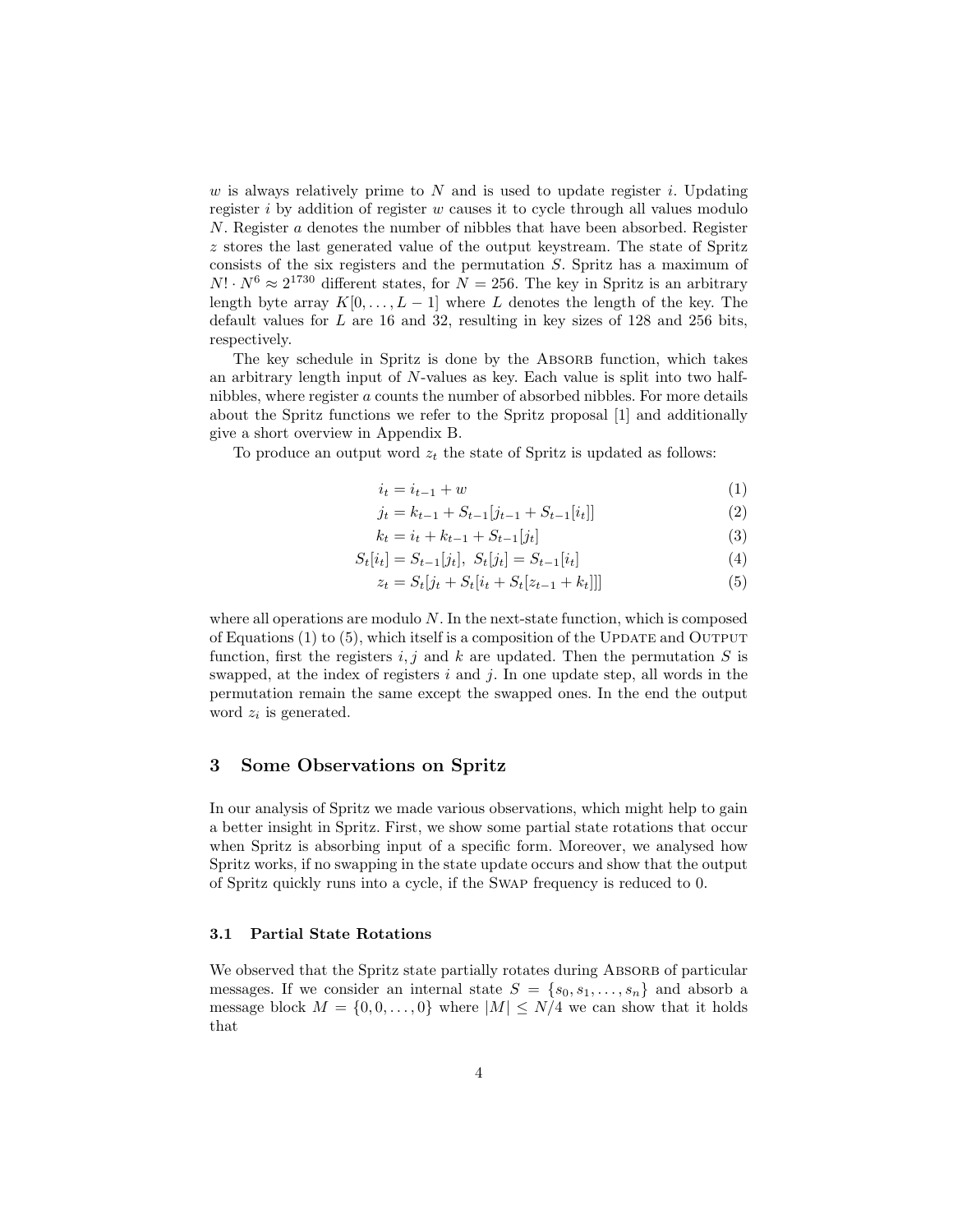$$
S[i] = \begin{cases} s_{128}, & \text{if } i = 0\\ s_{i-1}, & \text{if } 1 \le i < 128\\ s_0, & \text{if } i = 128\\ s_i, & \text{if } 129 \le i < 255 \end{cases}
$$

Absorbing an input in Spritz increments the nibble counter a and the value of the permutation, at position of the nibble counter  $a$  is swapped with the value at  $|N/2|+x$ , where x is the value of the absorbed nibble. If we absorb a message with the same content for each byte, Spritz results in a partial state rotation. These partial state rotations in Spritz are illustrated in Table 2.

|                     | Step $a\lfloor N/2\rfloor + x$ |                        |                  |                  |       | $S^{(i)}$ |                              |                                        |                             |  |
|---------------------|--------------------------------|------------------------|------------------|------------------|-------|-----------|------------------------------|----------------------------------------|-----------------------------|--|
| $\boldsymbol{0}$    | 128                            | $s_{128}$              | $s_1$            |                  |       |           | $s_2$ $s_3$ $s_{127}$        | $s_0$                                  | $s_{129} \ldots \, s_{255}$ |  |
| $\mathbf{1}$        | 128                            | $s_{128}$              | $s_0$            | $\mathfrak{s}_2$ |       |           | $s_3 \ldots s_{127}$         | $\sqrt{s_{1}}$                         | $s_{129} \ldots \, s_{255}$ |  |
| $\overline{2}$      | 128                            | $s_{128}$              | $\mathfrak{s}_0$ | $s_1$            | $s_3$ |           | $\cdots$ $s_{127}$           | $\mathfrak{s}_2$                       | $s_{129} \ldots s_{255}$    |  |
| 3                   | 128                            | $\boldsymbol{s}_{128}$ | $s_0$            | $\sqrt{s_{1}}$   | $s_2$ |           | $\big) \ldots \quad s_{127}$ | $s_3$                                  | $s_{129} \ldots s_{255}$    |  |
| ٠<br>$\ddot{\cdot}$ |                                |                        |                  |                  |       |           |                              |                                        |                             |  |
| 127                 | 128                            | $s_{128}$              | $s_0$            | $s_1$            | $s_1$ | $\cdots$  | $(s_{126})$                  | $s_{127}$ $s_{129}$ $\ldots$ $s_{255}$ |                             |  |

Table 2: Partial state rotations in Spritz during ABSORB.

Since there is a call to SHUFFLE after absorbing  $N/2$  nibbles, these state rotations only occur when absorbing less than  $N/4$  bytes, and disappear after SHUFFLE gets called. Moreover, due to the addition of the nibble x in  $\lfloor N/2\rfloor + x$  in ABSORB, these state rotations are shifted by x if  $x > 0$ .

#### 3.2 Cycle in the Keystream with no Swap

Using Spritz as a stream cipher generates a pseudorandom keystream that can be added to a plaintext stream to obtain a ciphertext stream. As the keystream is only pseudorandom, this implies that after some time it repeats and runs in a cycle. Fluhrer et al. [6] studied this behaviour on RC4 and showed that RC4 without the Swap operation is useless as a keystream generator, as the keystream of RC4 becomes cyclic with a period of 2b (Note b in RC4 is  $2^n$ , where  $n$  is the permutation's size). We observed that if no SWAP is done in the next-state function and no input is absorbed, the output of Spritz runs in a cycle of length  $6N$ . If no SWAP is done in RC4 and Spritz, the permutation  $S$  remains constant. The output  $z_n$  in RC4 depends on the still changing pointer registers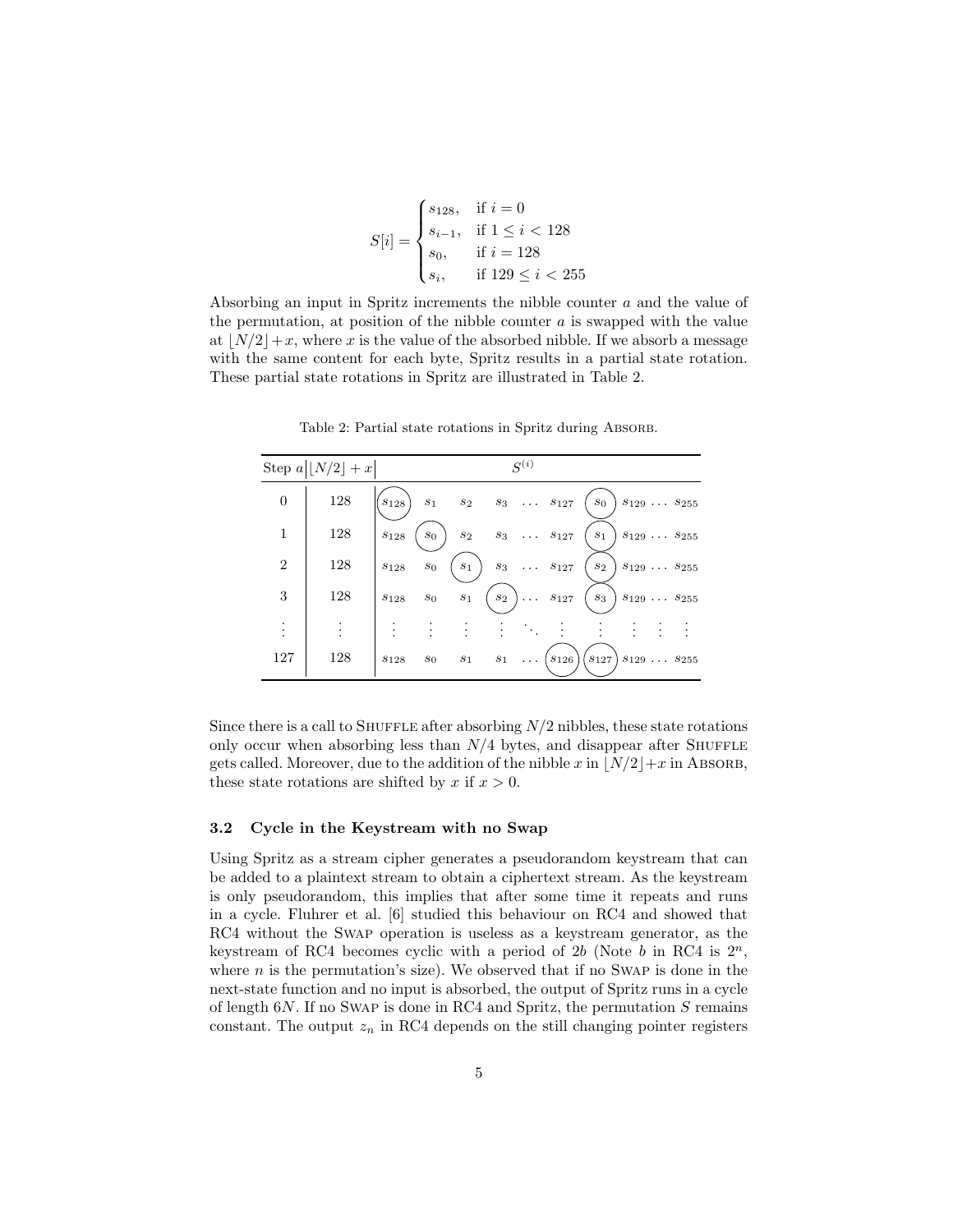i and j, where in Spritz we have an additional register  $k$  and the previous value of the keystream  $z_{n-1}$  that leads to the additional overhead, which increases the output cycle length of Spritz to 6N, if no Swap is done.

### 4 State Recovery Attacks

Recovering the internal state of Spritz would enable an attacker to trivially predict any further output of the key stream. Furthermore, an adversary can try to recover the internal state, after the call to SHUFFLE in the output functions SQUEEZE or DRIP, by using an inverted next-state function and the knowledge of any internal state. Because of the call to SHUFFLE, it's not easily possible for an adversary to recover the initial state, since CRUSH in SHUFFLE aims to be non-invertible.

#### 4.1 State Recovery with Backtracking

We introduce a recursive state recovery attack with backtracking and use a similar approach as Knudsen et al. [10] in their analysis of RC4. The state recovery attack needs only N output keystream bytes to successfully recover the internal state.

The idea of our recursive backtracking algorithm can be described as follows: We simulate the UPDATE and OUTPUT function of Spritz as long as all input to these functions is known. If a value is unknown we simply guess it and proceed. In the state recovery attack, we can start at any point, but we assume that the initial registers are correctly known (either from a previous different attack, through some heuristics or by simply guessing them). If we absorb no input and start at the beginning, we know the initial values of the registers, but after one application of SHUFFLE (e.g. in DRIP when any input was absorbed) we lose knowledge of the register values. In each step, we have to guess at most five unknown values (i.e.  $S_{t-1}[i_t], S_{t-1}[j_{t-1} + S_{t-1}[i_t]], S_{t-1}[j_t], S_t[z_{t-1} + k_t]$  and  $S_t[i_t + S_t[z_{t-1} + k_t]]$  that we need to process to the next state.

For steps  $t = 1...N$  we only proceed if  $z'_t = z_t$ , where  $z_t$  is the output word observed in the known output stream at step  $t$ , and  $z'$  is the output word from our simulation. In our tests we observed that the output word  $z'_{t}$  sometimes equals  $z_t$  even when we guessed the wrong entries in the partially recovered state. To avoid searching through dead branches in our search tree we impose several restrictions:

- 1. S is a permutation table, hence every element occurs only once. This reduces the number of possible values, which we have to guess, when a value is unknown.
- 2. If the known output word  $z'_{t}$  has been assigned to S during a previous guess, we can look if the index  $j_t + S_t[i_t + S_t[z_{t-1} + k_t]]$  is equal to the position of the previous assigned value. If the indices are equal we can proceed to step  $t+1$ . If not, we have a contradiction and can cut off the branch in the search tree.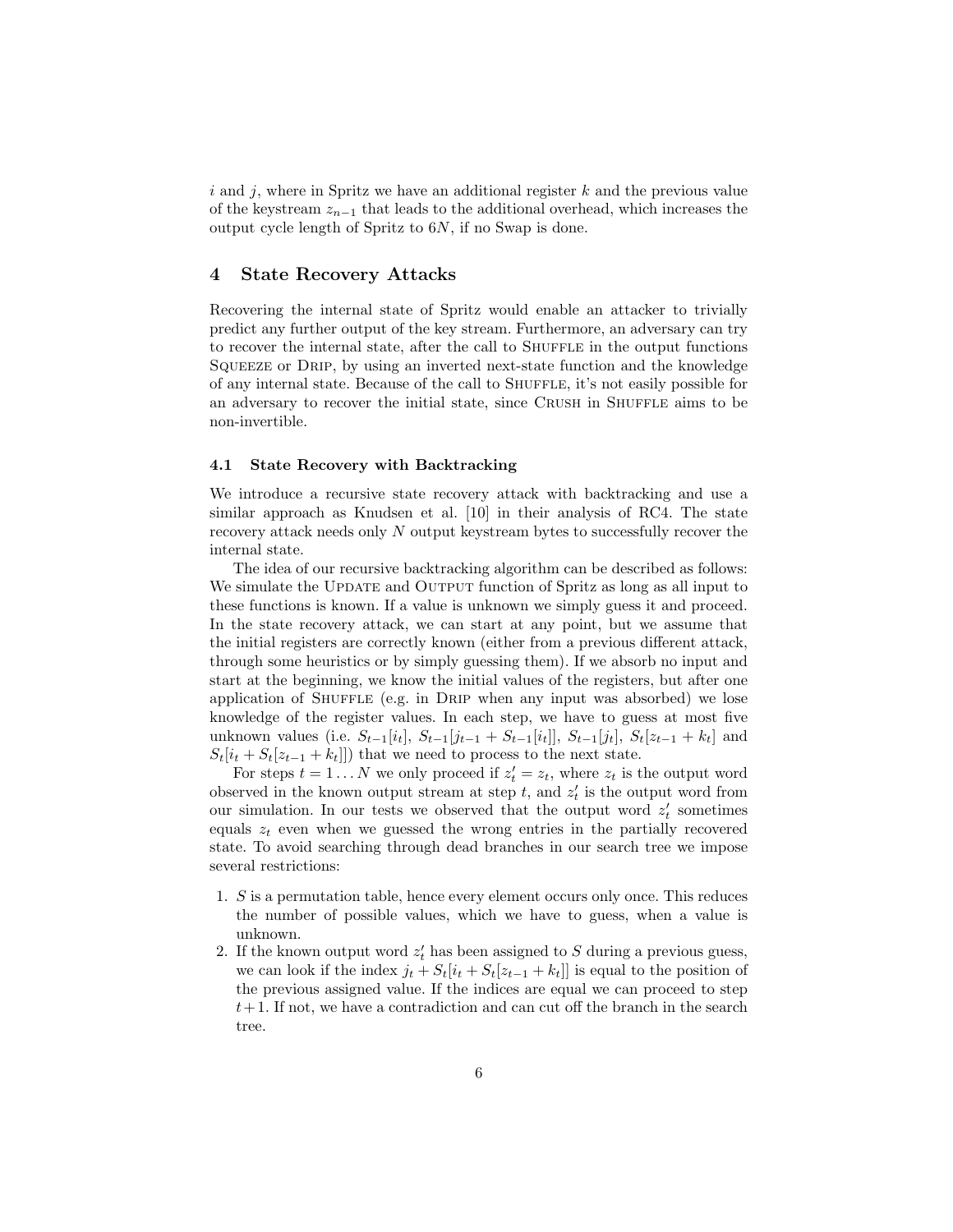3. If the known output word  $z'_{t}$  has not been assigned to S during a previous guess, we can again look if there is already a value at index  $j_t + S_t[i_t +$  $S_t[z_{t-1} + k_t]].$  If there is already a value, we again have a contradiction and can cut off the branch in the search tree. If not, we can set  $z'_{t}$  at position of index  $j_t + S_t[i_t + S_t[z_{t-1} + k_t]]$  and then proceed with step  $t + 1$ .

l,

| Algorithm 1 State Recovery Algorithm with Backtracking                            |                                                   |
|-----------------------------------------------------------------------------------|---------------------------------------------------|
| function RECOVERSTATE $(t)$                                                       |                                                   |
| $i_t \leftarrow i_{t-1} + w$                                                      |                                                   |
| if $S_{t-1}[i_t]$ is not assigned then                                            |                                                   |
| Guess $S_{t-1}[i_t] \leftarrow v$                                                 | $\triangleright$ for $0 \leq v < N$               |
| end if                                                                            |                                                   |
| if $S_{t-1}[j_{t-1} + S_{t-1}[i_t]]$ is not assigned then                         |                                                   |
| Guess $S_{t-1}[j_{t-1} + S_{t-1}[i_t]] \leftarrow v$                              | $\triangleright$ for $0\leq\mathtt{v}<\mathtt{N}$ |
| end if                                                                            |                                                   |
| $j_t \leftarrow k_{t-1} + S_{t-1}[j_{t-1} + S_{t-1}[i_t]]$                        |                                                   |
| if $S_{t-1}[j_t]$ is not assigned then                                            |                                                   |
| Guess $S_{t-1}[j_t] \leftarrow v$                                                 | $\triangleright$ for $0 \leq v < N$               |
| end if                                                                            |                                                   |
| $k_t \leftarrow i_t + k_{t-1} + S_{t-1}[j_t]$                                     |                                                   |
| $S_t[i_t] \leftarrow S_{t-1}[j_t]; S_t[j_t] \leftarrow S_{t-1}[i_t]$              | $\triangleright$ Swap(S[i], S[j])                 |
| if $S_t[z_{t-1} + k_t]$ is not assigned then                                      |                                                   |
| Guess $S_t[z_{t-1} + k_t] \leftarrow v$                                           | $\triangleright$ for $0 \leq v < N$               |
| end if                                                                            |                                                   |
| if $S_t[i_t + S_t[z_{t-1} + k_t]]$ is not assigned then                           |                                                   |
| Guess $S_t[i_t + S_t[z_{t-1} + k_t]] \leftarrow v$                                | $\triangleright$ for $0\leq\mathtt{v}<\mathtt{N}$ |
| end if                                                                            |                                                   |
| $z'_t = S_t[j_t + S_t[i_t + S_t[z_{t-1} + k_t]]]$                                 |                                                   |
| if $z'_t$ equals any word in S then                                               |                                                   |
| if $S_t[j_t + S_t[i_t + S_t[z_{t-1} + k_t]]] \neq$ position of any word in S then |                                                   |
| contradiction                                                                     |                                                   |
| else                                                                              |                                                   |
| $RECOVERSTATE(t + 1)$                                                             |                                                   |
| end if                                                                            |                                                   |
| else                                                                              |                                                   |
| if $j_t + S_t[i_t + S_t[z_{t-1} + k_t]] \neq$ position of any word in S then      |                                                   |
| $S_t[j_t + S_t[i_t + S_t[z_{t-1} + k_t]]] = z'_t$                                 |                                                   |
| $RECOVERSTATE(t + 1)$                                                             |                                                   |
| else                                                                              |                                                   |
| contradiction                                                                     |                                                   |
| end if                                                                            |                                                   |
| end if                                                                            |                                                   |
| end function                                                                      |                                                   |

We implemented the state recovery algorithm in a recursive function RECOVER-STATE() (see Algorithm 1), where most branches end up in contradictions.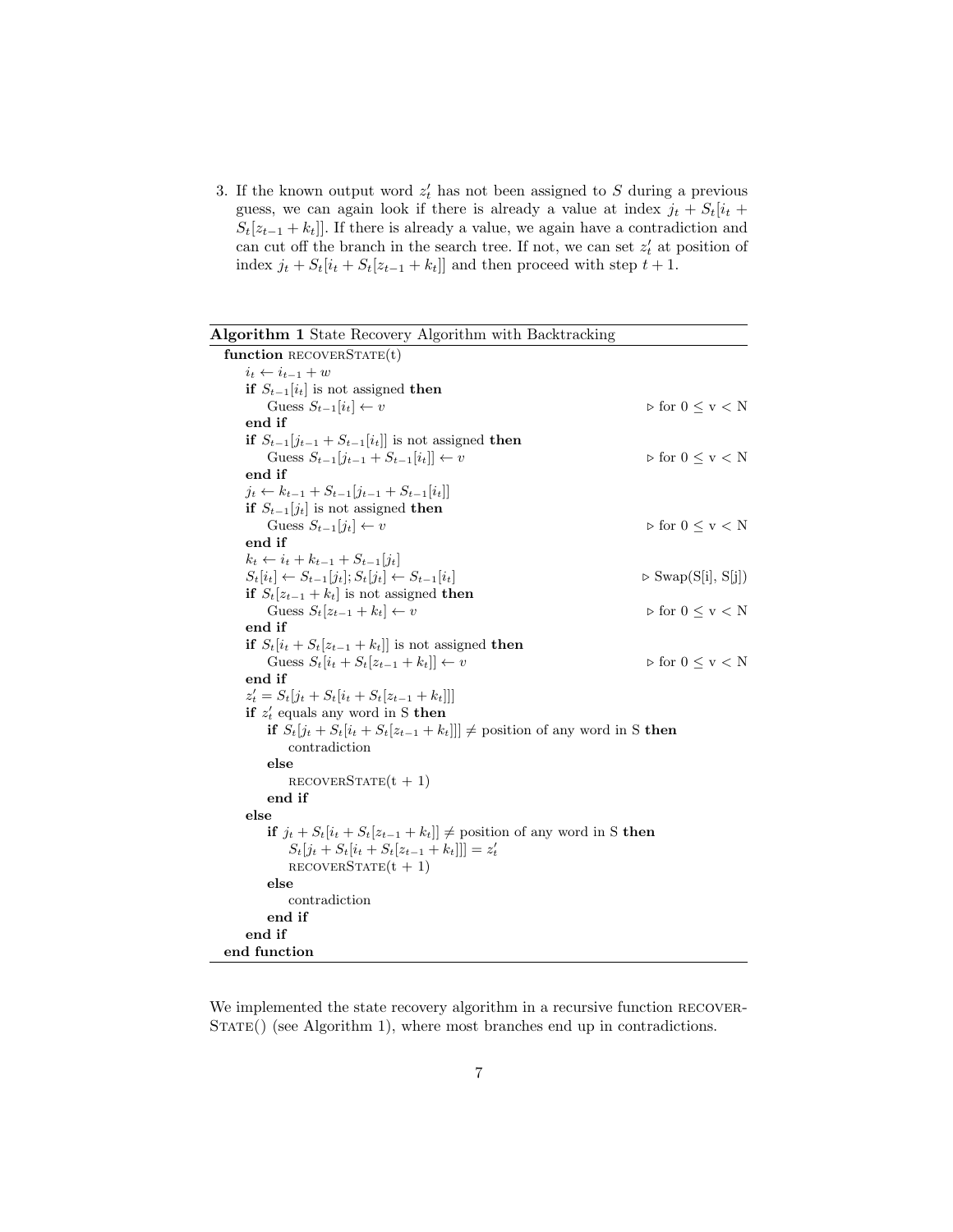If we achieve to fill up the internal state table in one branch (at maximum of N steps) we can verify the solution by calculating repeatingly output bytes and comparing it with the ciphertext stream. Afterwards, we calculate the initial state by inverting the next-state function. Furthermore, we can speed up the search if we pre-assign the state recovery table with a few previously known values.

Complexity. The complexity is given by the number of steps performed, until a solution is found. In case of our state recovery attack on Spritz, the complexity is measured in the total number of assignments made for all entries in the initial table  $S_0$ . We compute the complexity by splitting the algorithm in several cases  $c_i(x)$  to which we assign probabilities according to the occurrence of each case. Afterwards, we compute the complexity based on the number of known bytes  $x$ in the permutation  $S$  and the assigned probabilities.

The complexity of the state recovery attack on Spritz is

$$
\sum_{i=1}^{5} c_i(x) = \frac{x}{N} \cdot c_{i+1}(x) + (1 - \frac{x}{N}) \cdot (N - x) \cdot c_{i+1}(x+1)
$$
 (6)

$$
c_6(x) = \frac{x}{N} \cdot ((1 - \frac{x}{N}) \cdot 1 + c_1(x)) + (1 - \frac{x}{N}) \cdot (\frac{x}{N} \cdot 1 + c_1(x + 1)) \tag{7}
$$

In our state recovery attack we have to guess at least five values. The first part of Equation (6), which checks if the value is already in our partial recovered state table, will succeed on average with  $x/N$ . If it succeeds, we go to the next step without assigning a value. If not (second part of Equation  $(6)$ ), we have to guess every possible value (which we do in this part of Equation (6):  $(1-x/N) \cdot (N-x)$ ), and proceed until we run into a contradiction (see Equation (7)) or succeed.

The complexity of the last step of our state recovery algorithm (Equation (7)) can be calculated in a similar way, but we additionally have to consider the probability that we run into a contradiction. Therefore, in  $c_6(x)$  we first check if  $z_n'$  is already in our partly recovered permutation table, which again succeeds with  $x/N$  and a contradiction occurs with a probability of  $1-x/N$ . In the second part, the output value  $z'_n$  is not in our partly recovered permutation table, with a probability of  $1-x/N$ . In this case, a contradiction can occur with probability  $x/N$ .

Another way of estimating the complexity is to experimentally observe it by counting how many assignments for all entries in the permutation  $S$  are made until we recover the initial state.

The results of our state recovery algorithm are shown in Table 3 where  $x$ gives the number of pre-assigned values in the state table. Furthermore, results for different  $N$  are given in Appendix C. The complexities are calculated using Equations (6) and (7). Additionally, we give the experimental complexity that we observed during testing our algorithm. The complexities are significantly lower than exhaustive search, but still far from practical for bigger  $N$ . Our algorithm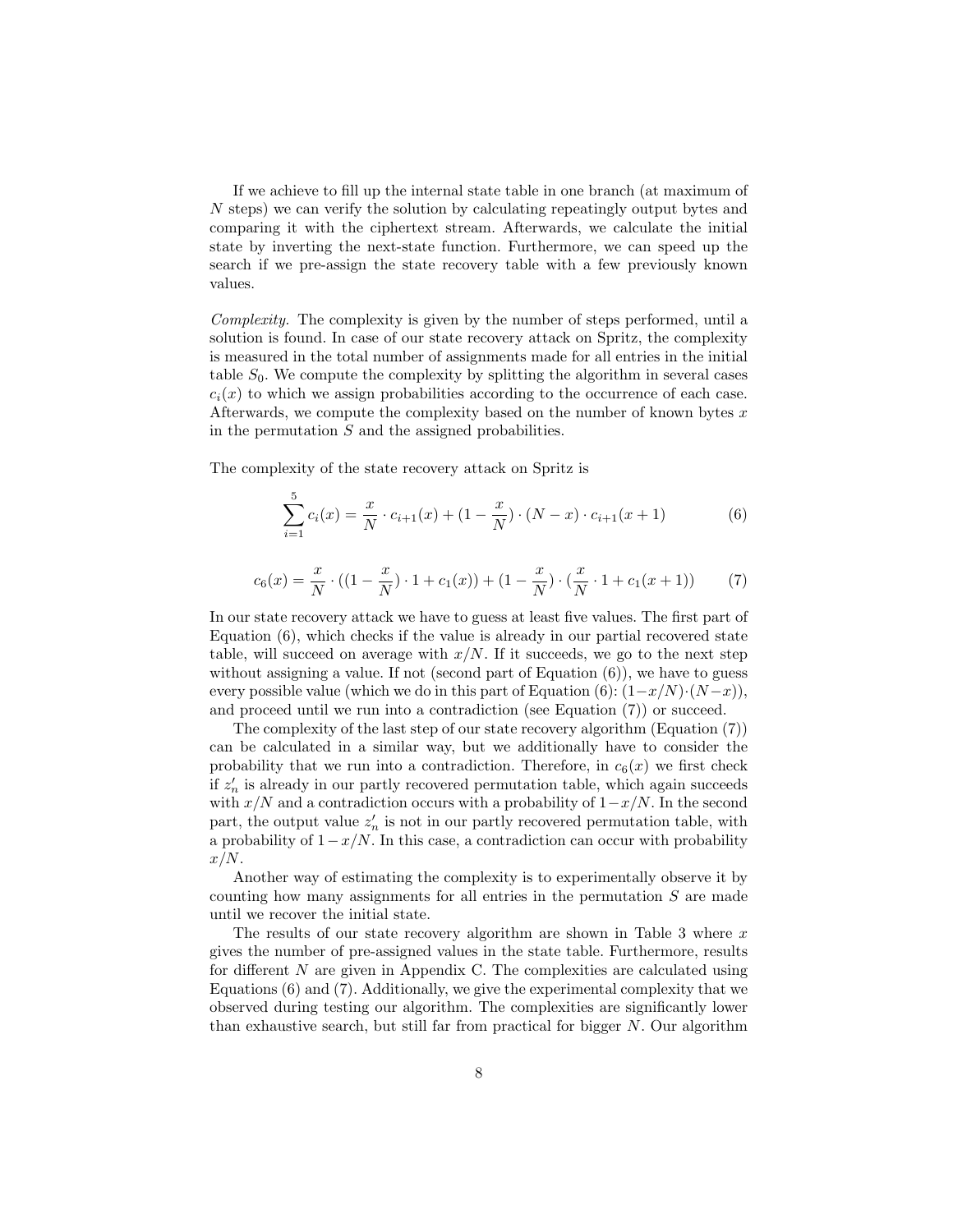becomes infeasible at  $N = 32$ , and is, therefore no threat to Spritz with  $N = 256$ . In our experiments we chose the number of pre-assigned values as low as possible to get a computable complexity. Moreover, we noted that there is a gap between the calculated values and our experimental observed values, which suggest that the attacks are even more powerful in practice than predicted by our complexity formulas.

| calculated |          |                | experimental |          |            |                                |            |
|------------|----------|----------------|--------------|----------|------------|--------------------------------|------------|
| N          |          | $x$ time comp. | - N!         |          |            | x measured time comp. $(N-x)!$ |            |
| 8          | $\Omega$ | $2^{13.7}$     | $2^{15.2}$   | $\theta$ | $2^{11.7}$ | $2^{13.7}$                     | $2^{15.2}$ |
| 16         | $\Omega$ | $2^{44.3}$     | $2^{44.2}$   | 5        | $2^{18.5}$ | $2^{22.7}$                     | $2^{25.3}$ |
| 32         | $\theta$ | 299.8          | $2^{117.6}$  | 19       | $2^{21.3}$ | $2^{28.5}$                     | $2^{32.5}$ |
| 64         | $\theta$ | $2^{249.0}$    | $2^{296}$    | 47       | $2^{20.8}$ | $2^{42.2}$                     | $2^{48.3}$ |
| 128        | $\Omega$ | $2^{599.4}$    | $2^{716.1}$  | 109      | $2^{18.7}$ | $2^{49}$                       | $2^{56.8}$ |
| 256        | $\Omega$ | $2^{1400}$     | 21683.9      |          |            |                                |            |

Table 3: Calculated and experimental observed complexities for  $N = 8, \ldots, 256$  using the backtracking algorithm, where  $x$  gives the number of pre-assigned values in the state table.

#### 4.2 Pattern Search and State Recovery

Our pattern search approach was inspired by the state recovery algorithm proposed by Maximov and Khovratovich [11]. In our algorithm, we applied a known plaintext attack, where we assumed that according to a pattern in the output keystream, all register values in a given window of length  $w_l$  are known. Therefore, we can easily derive a formula  $S_{t-1}[j_t] = k_t - i_t - k_{t-1}$  from the update rule of register  $k$ . This allows us to compute some values of the permutation  $S$ without guessing additional values.

With the known entries in the permutation S and the knowledge of the register values during the window of length  $w_l$ , we can now apply our state recovery algorithm. It iteratively tries to recover an internal state. As long as we are inside our window, the register values are known and we can easily compute new values. If we lose knowledge of register j or k, outside of our window, we have to guess new permutation entries to proceed in our state recovery algorithm.

Assume at step  $t$  in a window, with length  $w_l$ , of the keystream  $z$  all the values  $j_t, j_{t+1}, \ldots, j_{t+w_l}$  and  $k_t, k_{t+1}, \ldots, k_{t+w_l}$  are known. Then we can according to

$$
S_{t-1}[j_t] = k_t - i_t - k_{t-1}
$$

calculate  $w_l$  entries for  $S_{t-1}[j_t]$ , which after SWAP become  $S_t[i_t]$ . Unfortunately, due to the uniform distribution of register  $j$ , the values are randomly distributed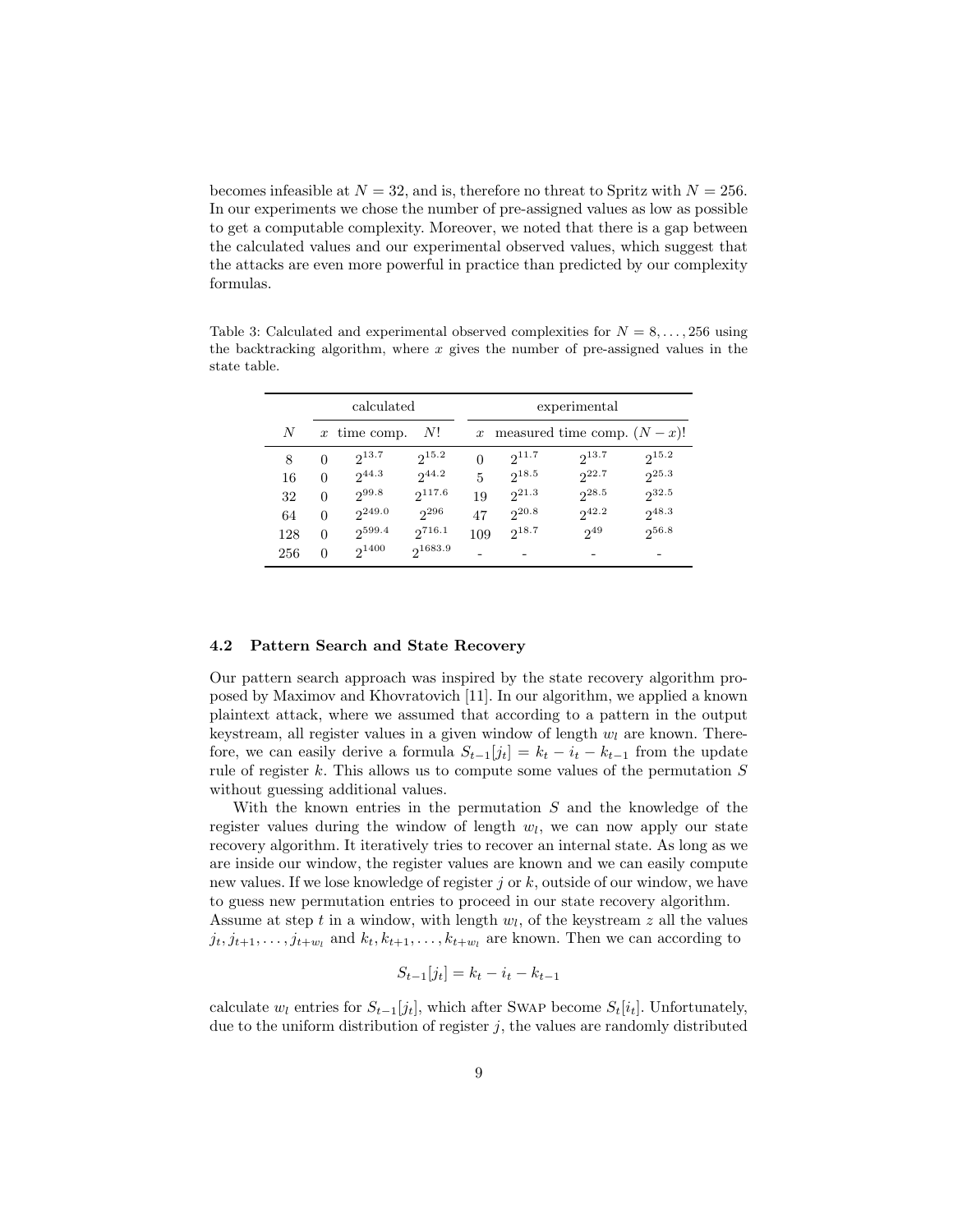through our state recovery table. Nevertheless, we only have to guess three unknown values:

 $S_{t-1}[i_t], S_{t-1}[j_{t-1} + S_{t-1}[i_t]], S_{t-1}[j_t]$ 

instead of five, as in our previous state recovery attack with backtracking (see Section 4.1). Our state recovery algorithm can be described as shown in Algorithm 2.

### Algorithm 2 State Recovery Algorithm with Pattern Search

As long as registers  $i, j$  and  $k$  are known:

1. Calculate  $S_{t-1}[j_t] = k_t - i_t - k_{t-1}$ 2. Swap  $S_t[i_t] \leftarrow S_{t-1}[j_t]; S_t[j_t] \leftarrow S_{t-1}[i_t]$ 3. Check if  $S_t[z_{t-1} + k_t]$  is already known 3.1. If true  $\rightarrow$  check if  $S_t[i_t + s_t[z_{t-1} + k_t]]$  is already known 3.1.1. If true  $\rightarrow$  check if at index  $j_t + S_t[i_t + s_t[z_{t-1} + k_t]]$  is already a value 3.1.1.1. If true  $\rightarrow$  compare if it is the same value as  $z_t$ 3.1.1.2. If false  $\rightarrow$  set  $z_t$  at index  $j_t + S_t[i_t + s_t[z_{t-1} + k_t]]$ 

If registers  $j$  and  $k$  are no longer known:

4. Guess  $S_{t-1}[i_t]$ 5. Guess  $S_{t-1}[j_{t-1} + S_{t-1}[i_t]]$ 5.1. Calculate  $j_t = k_{t-1} + S_{t-1}[j_{t-1} + S_{t-1}[i_t]]$ 6. Guess  $S_{t-1}[j_t]$ 6.1. Calculate  $k_t = i_t + k_{t-1} + S_{t-1}[j_t]$ 7. Proceed with step 1

A contradiction can occur in steps 1 . . . 3 if the newly calculated value is already in another cell, in the state table. Moreover, a contradiction can occur, if there already exists a value, at the index of the current computed value, and the new computed value differs from the already existing value.

Our state recovery algorithm assumes that for a given window of length  $w_l$ all registers are known. This assumption is based on a pattern in the keystream that lets us determine the register values with high probability. Therefore, we need two definitions to describe these patterns in more detail (these definitions were defined by Maximov and Khovratovich [11] and are adjusted to Spritz):

**Definition 1.** A d-order pattern is a 5-tuple defined as

$$
P_d = \{i, j, k, I, V\}, \qquad i, j, k \in \mathbb{Z}_N, I, V \in \mathbb{Z}_N^d
$$

At step t the internal state of Spritz is compliant with pattern  $P_d$  if  $i_t = i$ ,  $j_t = j, k_t = k$  and d entries of permutation S contain their values in vector V and their corresponding indices in vector I.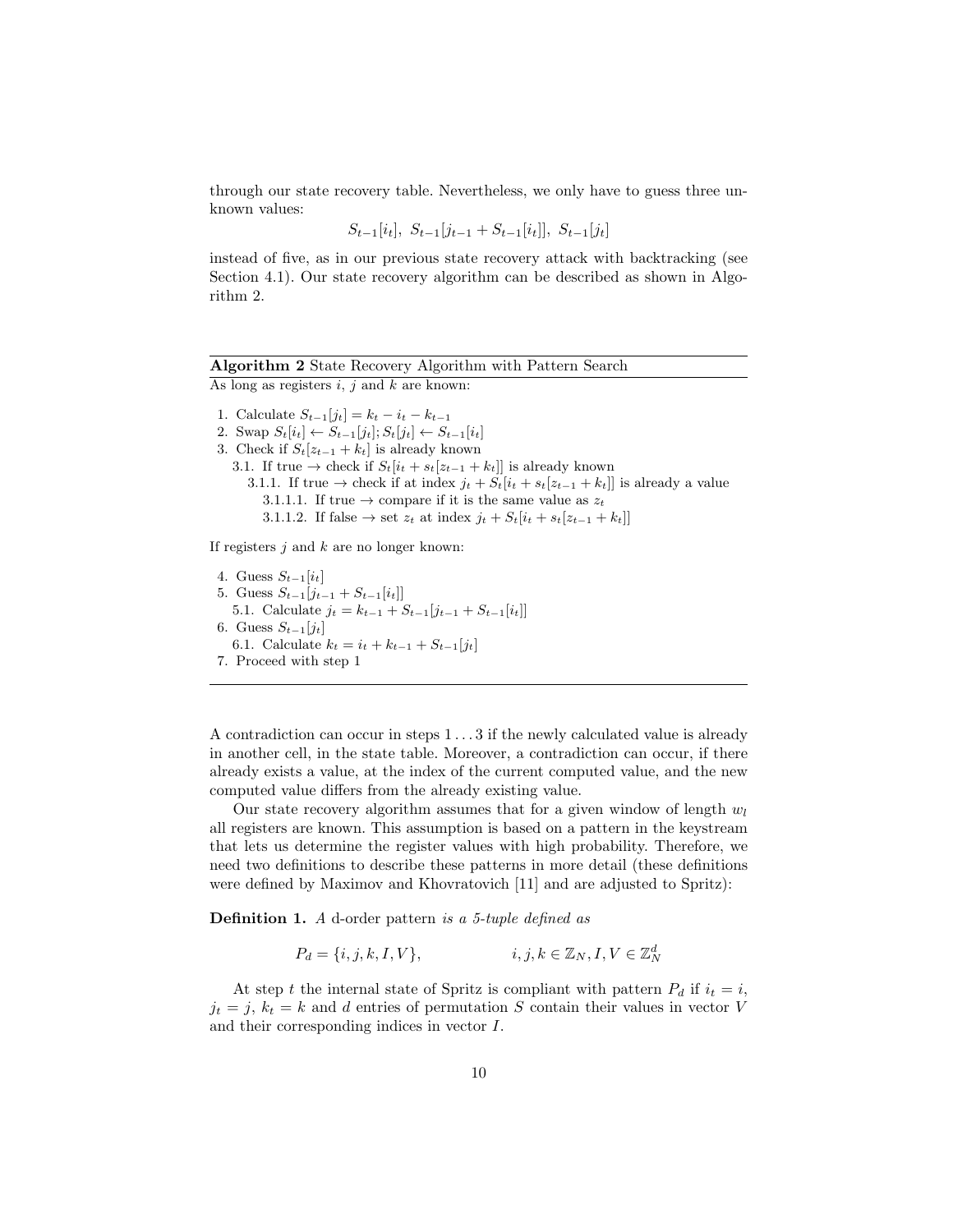**Definition 2.** A pattern  $P_w$  is called w-generative, if for any internal state that is compliant to  $P_w$ , in the next  $w_l$  steps, all registers are known and let us derive  $w_l$  formulas, of the form  $S_{t-1}[j_t] = k_t - i_t - k_{t-1}$ .

It is obvious that such patterns exist in the keystream of Spritz. However, for efficiency of our state recovery algorithm, we need to find patterns with a high d-order and patterns that are high w-generative, so that we initially know the values for the registers in a large window. We implemented a simple pattern search algorithm (described in Algorithm 3), that first fixes  $i = 0$ , and then tries all N values for each j and k before increasing i. If for a combination i, j and k the first index, value pair from the vectors  $I$  and  $V$  fits, we have found a pattern with d-order  $= 1$ . Our algorithm requires a keystream of length  $2^N$ , where the search of such a pattern is a pre-computation stage of our attack.

| <b>Algorithm 3 Pattern Search</b>                      |
|--------------------------------------------------------|
| function SEARCHPATTERN(i, j, k, V, I)                  |
| for $n = 0$ to $2^N$ do                                |
| for $\{i, j, k\} = 0$ to N do                          |
| if $i_t = i$ and $j_t = j$ and $k_t = k$ then          |
| if keystream at position t equals $V_t$ and $I_t$ then |
| while keystream equals V and I do                      |
| $P \leftarrow V$ and I                                 |
| $P \leftarrow i, j, k$                                 |
| end while                                              |
| end if                                                 |
| end if                                                 |
| end for                                                |
| STOPBATTERN(P)                                         |
| end for                                                |
| end function                                           |

We implemented the state recovery algorithm and tested it for various sizes of N. If a contradiction occurs, we reset the responsible values in our state recovery table and continue with the recovery. In our tests we observed that even with some pre-assigned values, contradictions occurs too often, whereby we delete more information from our state recovery table, than we fill up with our state recovery attack. If we do not delete all responsible values when we reach a contradiction, we observed that either the complexity gets too high or we get too many wrong values in our state recovery table.

#### 4.3 Probabilistic State Recovery

Knudsen et al. [10] proposed a probabilistic state recovery approach on RC4, that has been further improved by Golic and Morgari [12]. Our probabilistic state recovery algorithm follows a similar strategy and can be described as follows.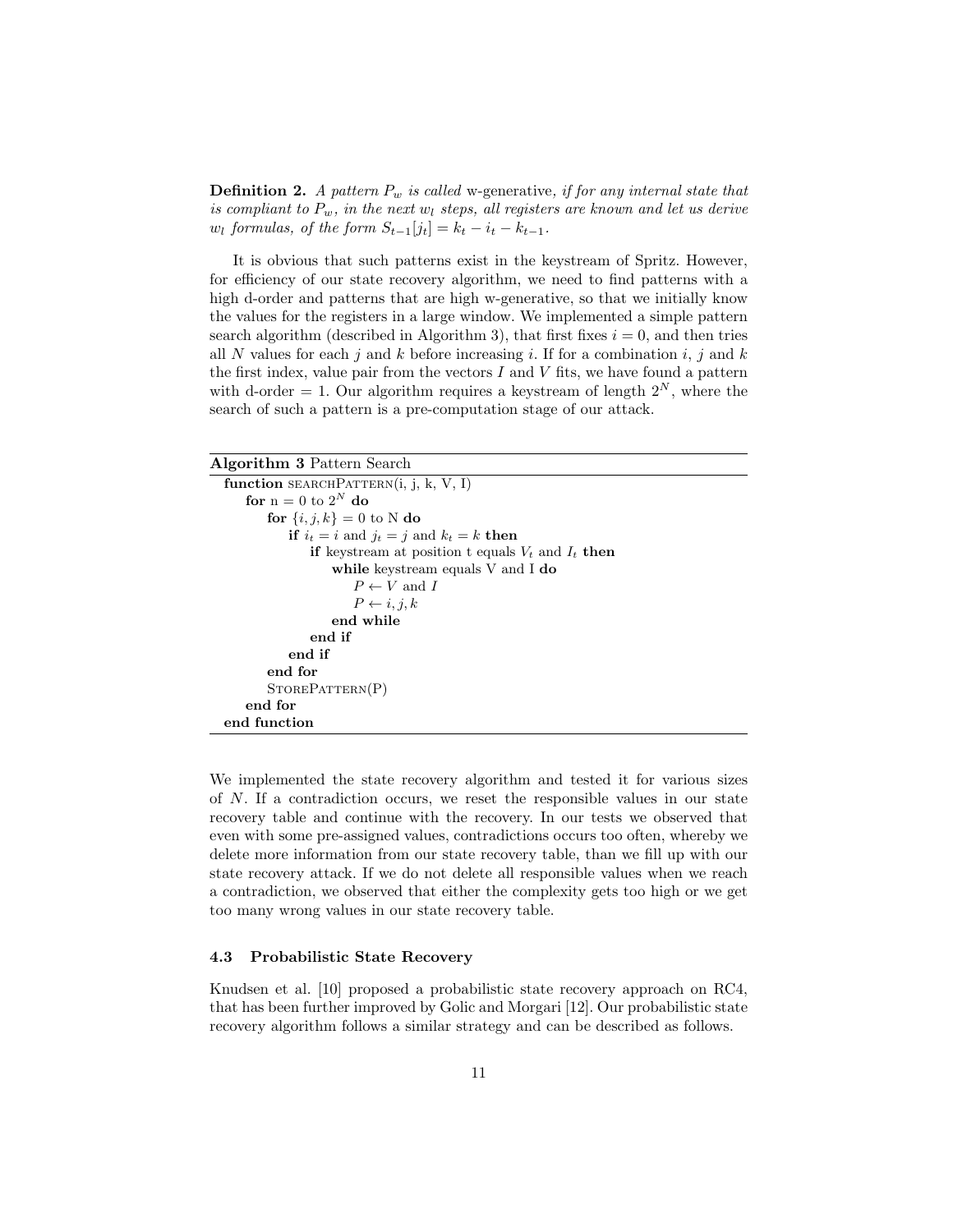The initial state of the permutation  $S$  in Spritz depends on the secret key that is absorbed and is therefore, unknown to an attacker. We assume that all N! possible states for the initial state are equally likely, i.e. the a priori probability distribution is uniform for the initial state. From the observation of the output keystream we gain information and can calculate an a posteriori probability distribution for the permutation S. After some steps the calculation for S should converge and we can recover the internal state.

In our probabilistic state recovery algorithm, we represent the information about the registers j, k and the permutation  $S$  by means of probability distributions. In each step, we calculate the a posteriori probability distribution of  $S_{dist}$ ,  $j_{dist}$  and  $k_{dist}$ . We observe the keystream z and with the update rule for  $z = S[j + S[i + S[z + k]]$  and the Bayes rule we update the probability distributions. The distribution  $S_{dist}$  is represented as a  $N \cdot N$  matrix (see Equation (8)), which represents the conditional probabilities of a given register and the associated entries in the permutation where the registers maps (e.g.  $S[i][S_{t-1}[j_t]] =$  $Pr(S_{t-1}[i_t] | j)).$ 

$$
S_{dist} = \begin{pmatrix} \frac{1}{N} & \frac{1}{N} & \frac{1}{N} & \frac{1}{N} \\ \frac{1}{N} & \frac{1}{N} & \frac{1}{N} & \frac{1}{N} \\ \frac{1}{N} & \frac{1}{N} & \frac{1}{N} & \frac{1}{N} \\ \frac{1}{N} & \frac{1}{N} & \frac{1}{N} & \frac{1}{N} \end{pmatrix}
$$
(8)

We implemented this state recovery algorithm (see Algorithm 4) in a function probabilisticRecoverState() that runs for a given amount of steps, where for each step it updates the probabilities of our  $S_{dist}$ ,  $j_{dist}$  and  $k_{dist}$  distributions. If the algorithm converges, it stops and we can invert the next-state function of Spritz to recover the initial state. The convergence criteria in this case is that in the  $S_{dist}$  distribution each value is either zero or one. Based on that we can map our  $S_{dist}$  distribution to our state recovery table.

| <b>Algorithm 4</b> Probabilistic State Recovery Algorithm                                 |  |
|-------------------------------------------------------------------------------------------|--|
| function PROBABILISTICRECOVERSTATE()                                                      |  |
| INITIALIZESTATE()                                                                         |  |
| $\text{ABSORB}(\text{random key})$                                                        |  |
| $z \leftarrow \text{DRIP}()$<br>$\triangleright$ Store output keystream                   |  |
| $\{S_{dist}, j_{dist}, k_{dist}\} \leftarrow \text{INITIALIZEPROBABILITYDISTRIBUTIONS}()$ |  |
| for step $i = 1$ to steps do                                                              |  |
| $\{S_{dist}, j_{dist}, k_{dist}\} \leftarrow \text{UPDATEPROBABILITYDISTRIBUTIONS}()$     |  |
| if $\{S_{dist}, j_{dist}, k_{dist}\}\$ converges then                                     |  |
| RECOVERINITIALSTATE()                                                                     |  |
| end if                                                                                    |  |
| end for                                                                                   |  |
| end function                                                                              |  |

We tested our probabilistic state recovery algorithm with different sizes for  $N$ and with pre-assigned values (the distribution table was accordingly adjusted)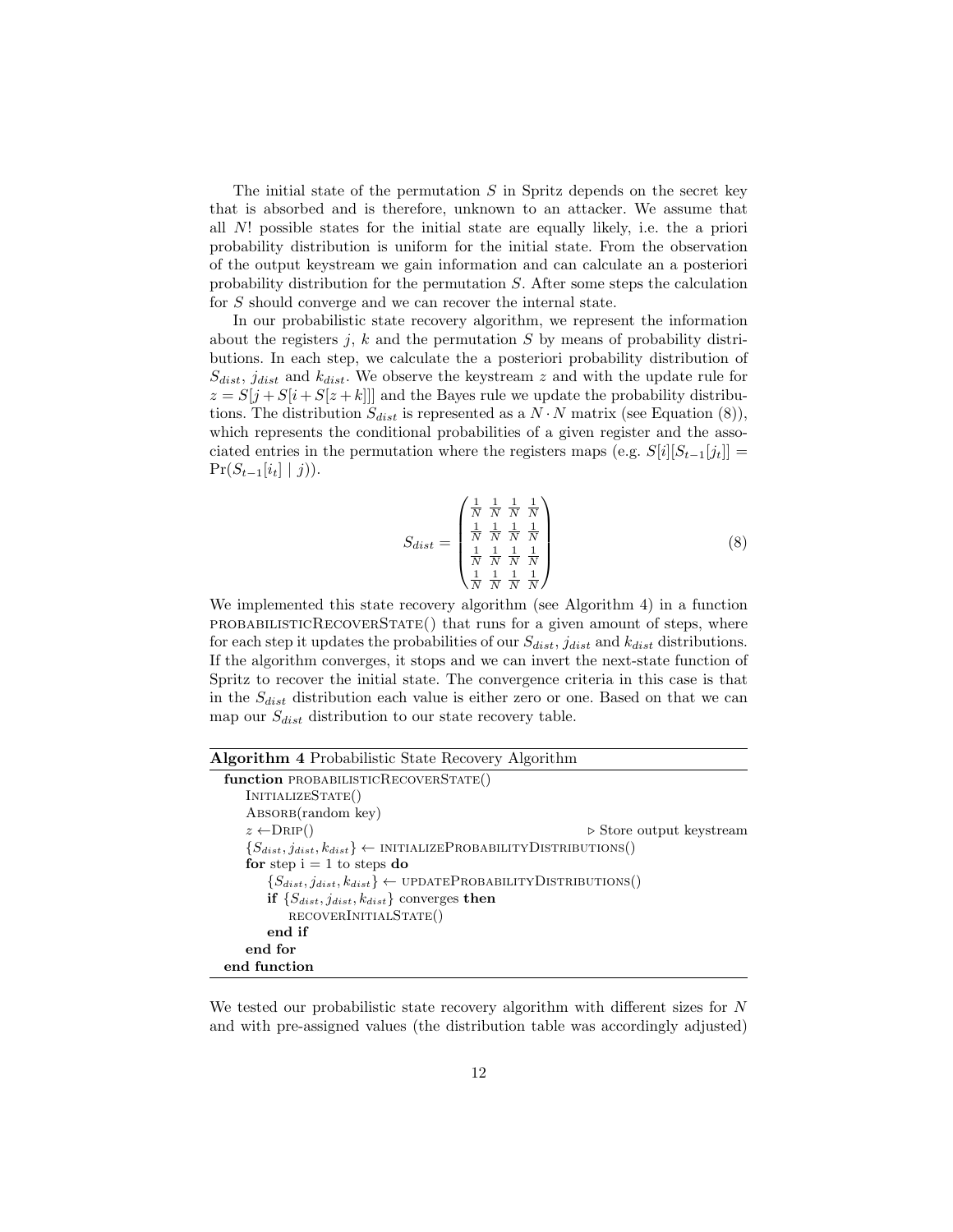for the state table, but even for small sizes of  $N$  our algorithm did not converge after a few steps and the complexity becomes infeasible.

### 5 Conclusion

We have introduced three different state recovery algorithms for Spritz. The algorithms try to recover the initial state of Spritz by reconstructing any internal state. Our best state recovery algorithm has a complexity of  $2^{1400}$  and requires only a small amount of known keystream. Nevertheless, the complexity is far from practical and is no real threat for Spritz using the default parameters. The consequences of a practical state recovery attack on any cipher would break the cipher. An adversary would be able to produce further output bytes, without knowing the secret key and therefore leverage the security provided by the secret key.

Furthermore, we implemented two additional state recovery algorithms based on pattern search and a probabilistic approach. However, the state recovery algorithm with the pattern search did not converge, because of too many contradictions and the probabilistic state recovery algorithm had a very high complexity, after very few steps.

As cryptanalytic results only get better over time we list here a few ideas for possible improvements. All three state recovery algorithms can be improved by heuristics that let an attacker pre-assign values into the state recovery table. Another possible improvement can be the combination of some of the state recovery algorithms, like combining the backtracking and probabilistic approach or only partially recover an internal state. It is our hope that our results will encourage others for further research on Spritz, to get a better understanding of its security margin.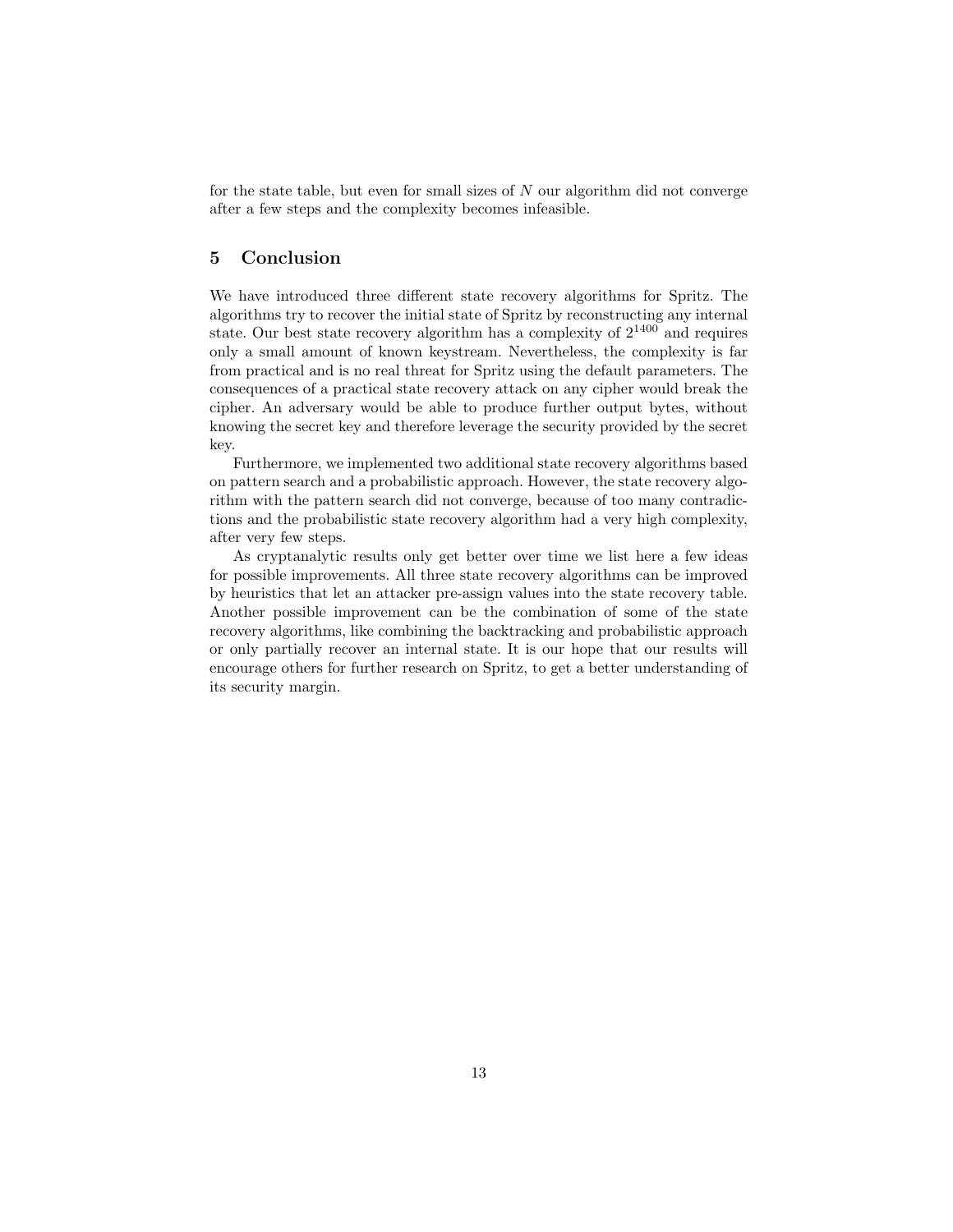### References

- 1. Rivest, R.L., Schuldt, J.C.N.: Spritz—a spongy RC4-like stream cipher and hash function. http://people.csail.mit.edu/rivest/pubs/RS14.pdf (2014)
- 2. Duong, T., Rizzo, J.: Here come the  $\oplus$  Ninjas. BEAST attack (2011)
- 3. Al Fardan, N., Paterson, K.: Lucky Thirteen: Breaking the TLS and DTLS Record Protocols. In: Security and Privacy (SP), 2013 IEEE Symposium on. (2013) 526– 540
- 4. Moeller, B., Duong, T., Kotowicz, K.: This POODLE Bites: Exploiting The SSL 3.0 Fallback. https://www.openssl.org/~bodo/ssl-poodle.pdf (2014)
- 5. AlFardan, N.J., Bernstein, D.J., Paterson, K.G., Poettering, B., Schuldt, J.C.N.: On the Security of RC4 in TLS and WPA. http://www.isg.rhul.ac.uk/tls/ RC4biases.pdf (2013)
- 6. Fluhrer, S., Mantin, I., Shamir, A.: Weaknesses in the Key Scheduling Algorithm of RC4. In: Selected Areas in Cryptography. Lecture Notes in Computer Science (2001)
- 7. Schneier, B.: The NSA Is Breaking Most Encryption on the Internet. https: //www.schneier.com/blog/archives/2013/09/the\_nsa\_is\_brea.html (2013)
- 8. Bartosz, Z.: VMPC One-Way Function and Stream Cipher. In: Lecture Notes in Computer Science, Springer (2004)
- 9. Bartosz, Z.: Statistical weakness in Spritz against VMPC-R: in search for the RC4 replacement. Cryptology ePrint Archive, Report 2014/985 (2014)
- 10. Knudsen, L.R., Meier, W., Preneel, B., Rijmen, V., Verdoolaege, S.: Analysis Methods for (Alleged) RC4. In: Advances in Cryptology - ASIACRYPT '98. Volume 1514 of Lecture Notes in Computer Science., Springer (1998) 327–341
- 11. Maximov, A., Khovratovich, D.: New State Recovery Attack on RC4. In: Advances in Cryptology – CRYPTO 2008. Lecture Notes in Computer Science, Springer (2008)
- 12. Golic, J., Morgari, G.: Iterative Probabilistic Reconstruction of RC4 Internal States. Cryptology ePrint Archive, Report 2008/348, http://eprint.iacr.org/ 2008/348 (2008)
- 13. Ankele, R.: https://github.com/ralphankele/Spritz (2015)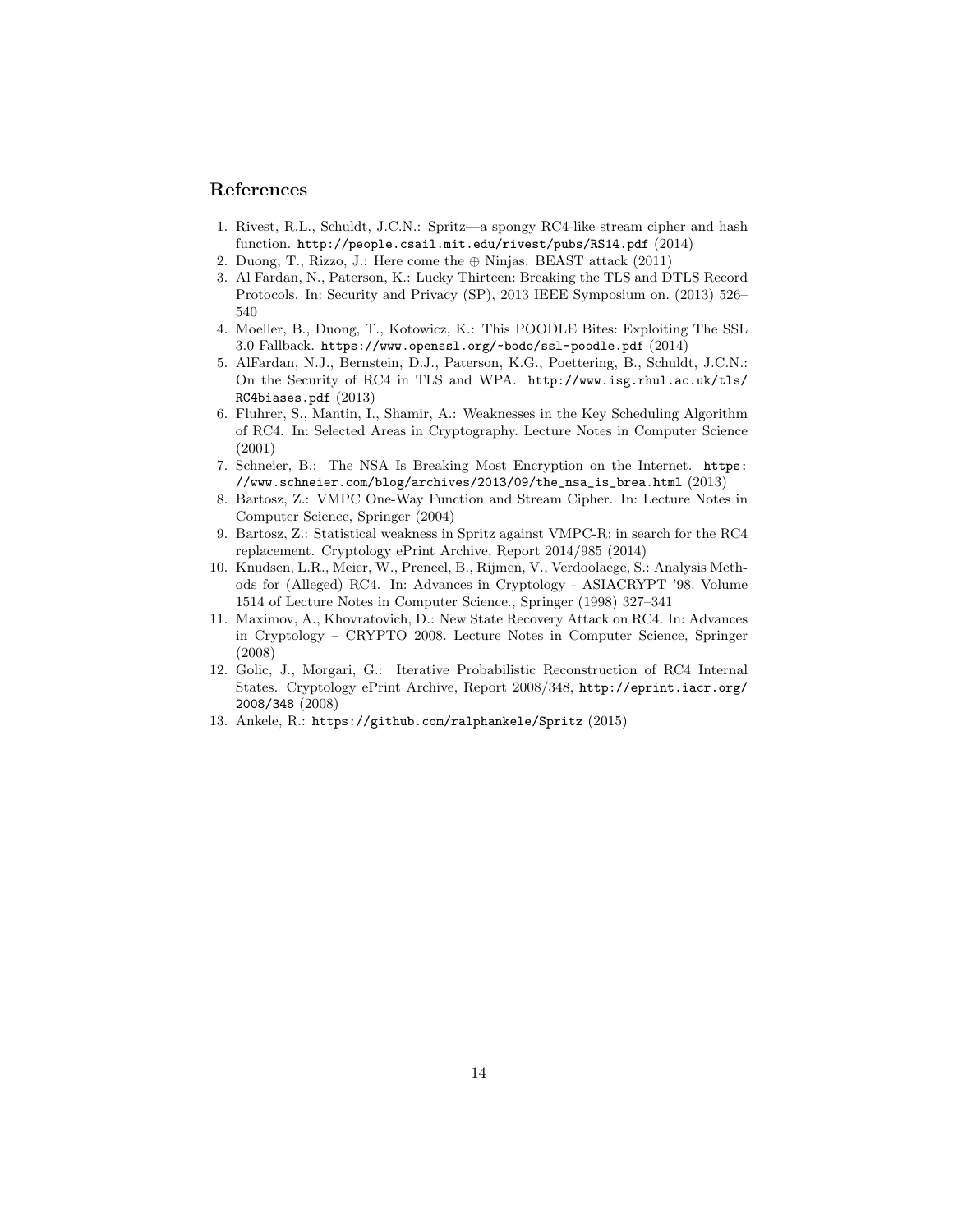# A Pseudocode of the Spritz functions

```
InitializeState(N)
1 i := j := k := z := a := 0
2 w := 13 for v = 0 to N - 14 \quad S[v] := vABSORB(I)1 for v = 0 to I length -12 ABSORBBYTE(I[v])AbsorbByte(b)
1 ABSORBNIBBLE(LOW(b))
2 AbsorbNibble(High( b ) )
\text{ABSORBNIBBLE}(x)1 if a = \lfloor N/2 \rfloor2 SHUFFLE ()
3 SWAP(S[a], S[[N/2]+x])4 a := a + 1ABSORBSTOP()
1 if a = |N/2|2 SHUFFLE()
3 \quad a \ := \ a \ + \ 1SHUFFLE()1 WHP(2N)2 CRUSH()
3 WHIP(2N)4 Crush( )
5 WHIP(2N)6 a := 0WHIP(r)1 for v = 0 to r - 12 UPDATE()
                                         3 do w := w + 14 until GCD(w, N) = 1Crush()
                                         1 for v = 0 to |N/2| - 12 if S[v] > S[N-1-v]3 SWAP(S[v], S[N - 1 - v])
                                         SQUEEZE(r)1 if a > 02 SHUFFLE ()
                                         3 P := Array.New(r)4 for v = 0 to r - 15 \qquad P[v] = D\text{RIP}()6 return P
                                         D_{\rm RIP}()1 if a > 02 SHUFFLE()
                                         3 UPDATE()
                                         4 return OUTPUT()
                                         UPDATE()1 \quad i \quad := \quad i \; + \; w2 j := k + S [ j + S [ i ] ]
                                         3 \quad k := i + k + S[j]4 SWAP(S[i], S[j])
                                         \text{OUTPUT}()1 \quad z := S[j + S[i + S[z + k]]]2 return z
```
Fig. 1: Pseudocode of Spritz. All additions are modulo  $N$ . When  $N$  is a power of 2, the last two lines in Whip are equivalent to  $w = w + 2$ .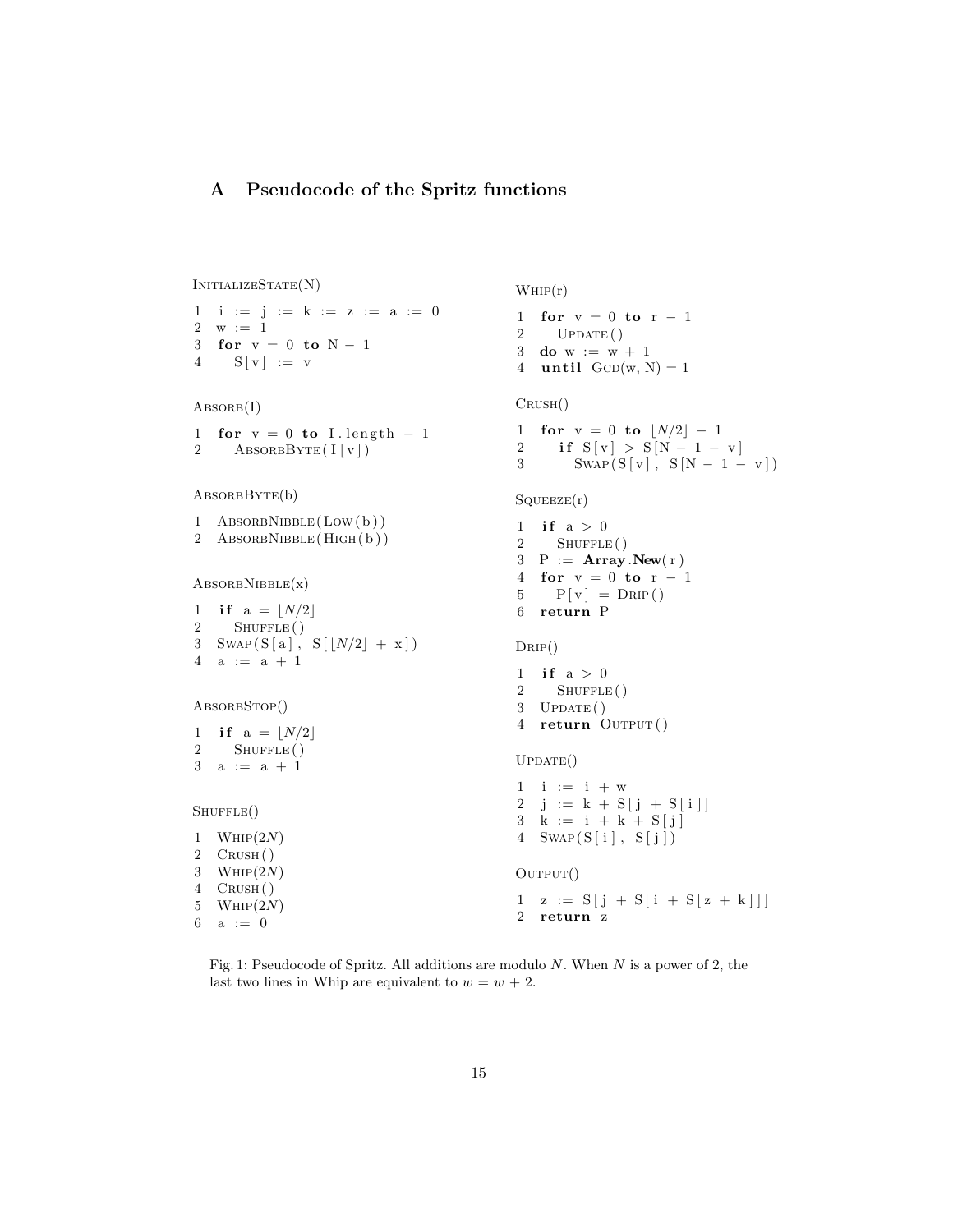### B Detailed Description of the Spritz functions

InitializeState. This function initializes Spritz and sets the registers  $i, j, k, z$ and  $a$  to zero and register  $w$  to one. The permutation  $S$  is initialized with the identity permutation.

Absorb. The Absorb function in Spritz absorbs arbitrary length input and updates the Spritz state accordingly. The input is split into bytes and absorbed with the ABSORBBYTE function. This function again splits the byte in two nibbles, while the lower nibble is absorbed first. For each nibble that is absorbed the register a is increased. If  $a > |N/2|$  is reached, Spritz is "full" (i.e. the capacity is reached) and Shuffle gets called. The ABSORBSTOP function is used in Spritz as padding function. ABSORBSTOP calls SHUFFLE if  $a > |N/2|$  and increments a by one. This is equivalent as absorbing a special stop symbol  $\mathbb{Z}^n$ that is outside of the input alphabet.

Shuffle. SHUFFLE randomizes the Spritz state. To achieve good randomization three applications of Whip and two applications of Crush are performed alternatively. WHIP calls UPDATE  $2N$  times without producing any output, in order to randomly update the registers  $i, j$  and  $k$  as well as the permutation S. Additionally, WHIP updates register  $w$  every time it gets called to the next value relative prime to N. CRUSH maps  $2^{N/2}$  states to one state, and looses information intentionally, which makes Crush a non-invertible transformation. In more detail, CRUSH compares iteratively the beginning to the end, and sorts the state ascending.

Squeeze, Drip. SQUEEZE and DRIP are the output functions of Spritz. First, register  $a > 0$  is checked, and if necessary SHUFFLE is called which puts Spritz in "squeezing mode" (i.e.  $a = 0$ ). Afterwards Squeeze, calls DRIP r times and returns the output in an array. DRIP uses UPDATE and OUTPUT to produce a new output byte.

Update, Output. UPDATE is the next-state function of Spritz. In UPDATE the registers i, j and k are updated and  $S[i]$  and  $S[j]$  are swapped. OUTPUT produces a single byte output by nested lookups in the permutation S mixed with the registers i, j, k and also feedback from the last produced output value.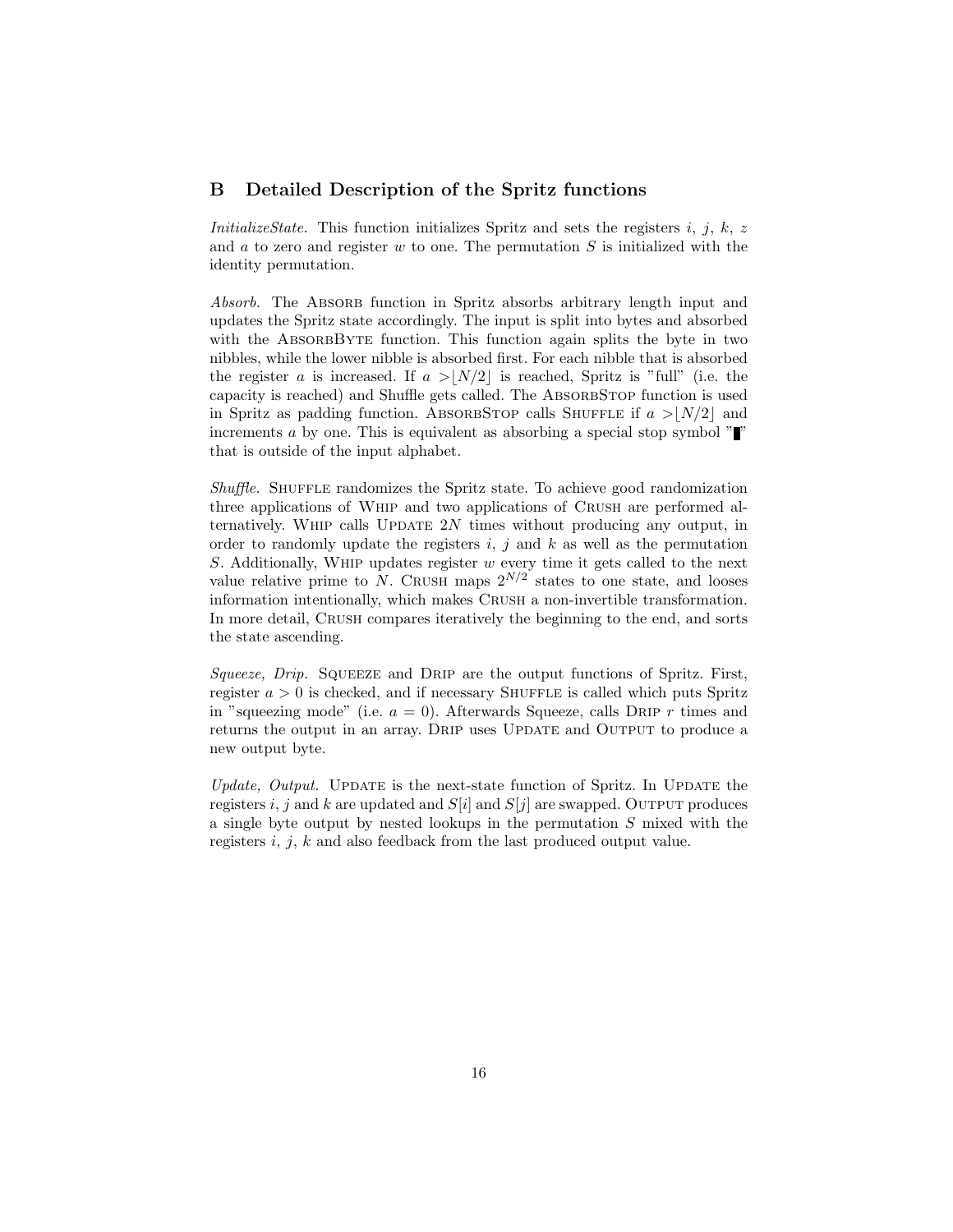## C Detailed Results of State Recovery Attacks

In this section, the results of our state recovery attacks are highlighted. We implemented three different state recovery algorithms. Our best one uses backtracking and cuts off branches that result in a contradiction. We measured the complexity experimentally, which is given in the next tables as exp.complexity. Additionally, we calculated the complexity which is given as calc.complexity. The parameter x denotes the number of pre-assigned values in our state recovery table. The last column shows the number of possible values in the permutation  $S$ given by N!.

### C.1 Results of the state recovery attack with backtracking

In Table 4 and Table 6 we applied our state recovery attack with random input, which leads to random initial states that we have to recover.

#### C.2 Results of the state recovery attack with backtracking and no input

We can show that the performance of our state recovery attack is much higher if no input is absorbed (i.e. the initial state is the identity permutation) which is highlighted in Table 7 to Table 8.

|    | x exp. complexity calc. complexity $(N-x)!$ |                |                |
|----|---------------------------------------------|----------------|----------------|
| 07 | 2 <sup>0</sup>                              | 2 <sup>0</sup> | 2 <sup>0</sup> |
| 06 | $2^{1.7}$                                   | 2 <sup>1</sup> | $2^1$          |
| 05 | $2^{2.7}$                                   | $2^{2.6}$      | $2^{2.6}$      |
| 04 | $2^{4.6}$                                   | $2^{4.6}$      | $2^{4.6}$      |
| 03 | $2^{6.2}$                                   | $2^{6.9}$      | $2^{6.9}$      |
| 02 | $2^{8.1}$                                   | $2^{9.5}$      | $2^{9.5}$      |
| 01 | $2^{9.0}$                                   | $2^{11.3}$     | $2^{12.3}$     |
| 00 | $2^{11.7}$                                  | $2^{13.7}$     | $2^{15.3}$     |
|    |                                             |                |                |

Table 4: Results for state recovery attack with backtracking for  $N = 8$ .